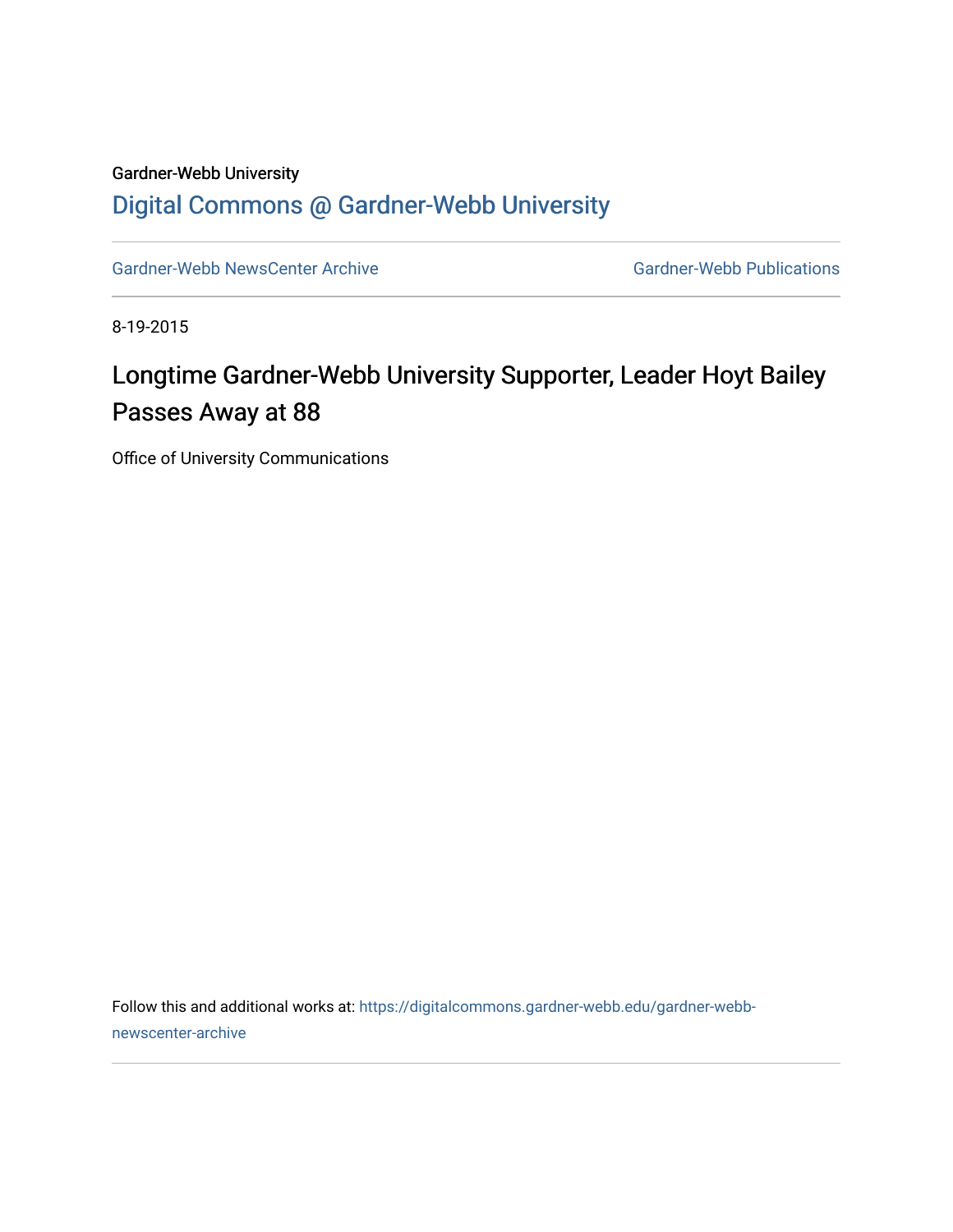1/2

## **Longtime Gardner-Webb University Supporter, Leader Hoyt Bailey Passes Away at 88**

**webpublish.gardner-webb.edu**[/newscenter/longtime-gardner-webb-university-supporter-leader-hoyt-bailey-passes](https://webpublish.gardner-webb.edu/newscenter/longtime-gardner-webb-university-supporter-leader-hoyt-bailey-passes-away-at-88/)away-at-88/

*Hall of Fame Inductee, Trustee Remembered as Lifetime Advocate for Education*

Office of University **Communications** 

BOILING SPRINGS, N.C.—Hoyt Q. Bailey's commitment to education started when he was a young boy, and it became a major part

Hoyt Bailey, center, was inducted into the GWU School of Education Hall of Fame in June 2015.

away Aug. 15 at the age of 88, will be remembered as a longtime leader at Gardner-Webb University and in the community.

"My mother thought there were only three things in the world, and that was God, family and education, so she made sure her three children received an education," Bailey shared as he was inducted into the GWU School of Education Hall of Fame's inaugural class in June. "My grandfather had five daughters who graduated from college in 1917, and that was very difficult in those days. So we've been a very educational family, and I continue to see the needs of it everywhere I go."

Among a host of other education leadership, philanthropic and advocacy roles, Bailey served as a trustee and major supporter of Gardner-Webb, and he received an honorary doctorate from the University in the late 1990s.

of the fabric that wove together the man he was throughout his life. Bailey, who passed

Bailey grew up in Shelby (N.C.), earned a bachelor's degree at N.C. State University, and forged a successful career in textiles in Cleveland County, first with J.P. Stevens and then Dover Textiles, where he worked for his father-in-law. He later became president of his own company, DTI Yarn Sales, Inc.

His wife Anne Dover Bailey, a UNC-Chapel Hill graduate, worked as a teacher, served on the board of directors of the Co-Founder Club of the UNC Medical Foundation and also served Gardner-Webb as director of the Christian Service Organization. "She was with me in everything I did," Bailey recalled. "Education was her life, too. I think about her and life just starts over again."

August 19, 2015

Bailey, left, received an honorary doctorate from

the University in the late 1990s.